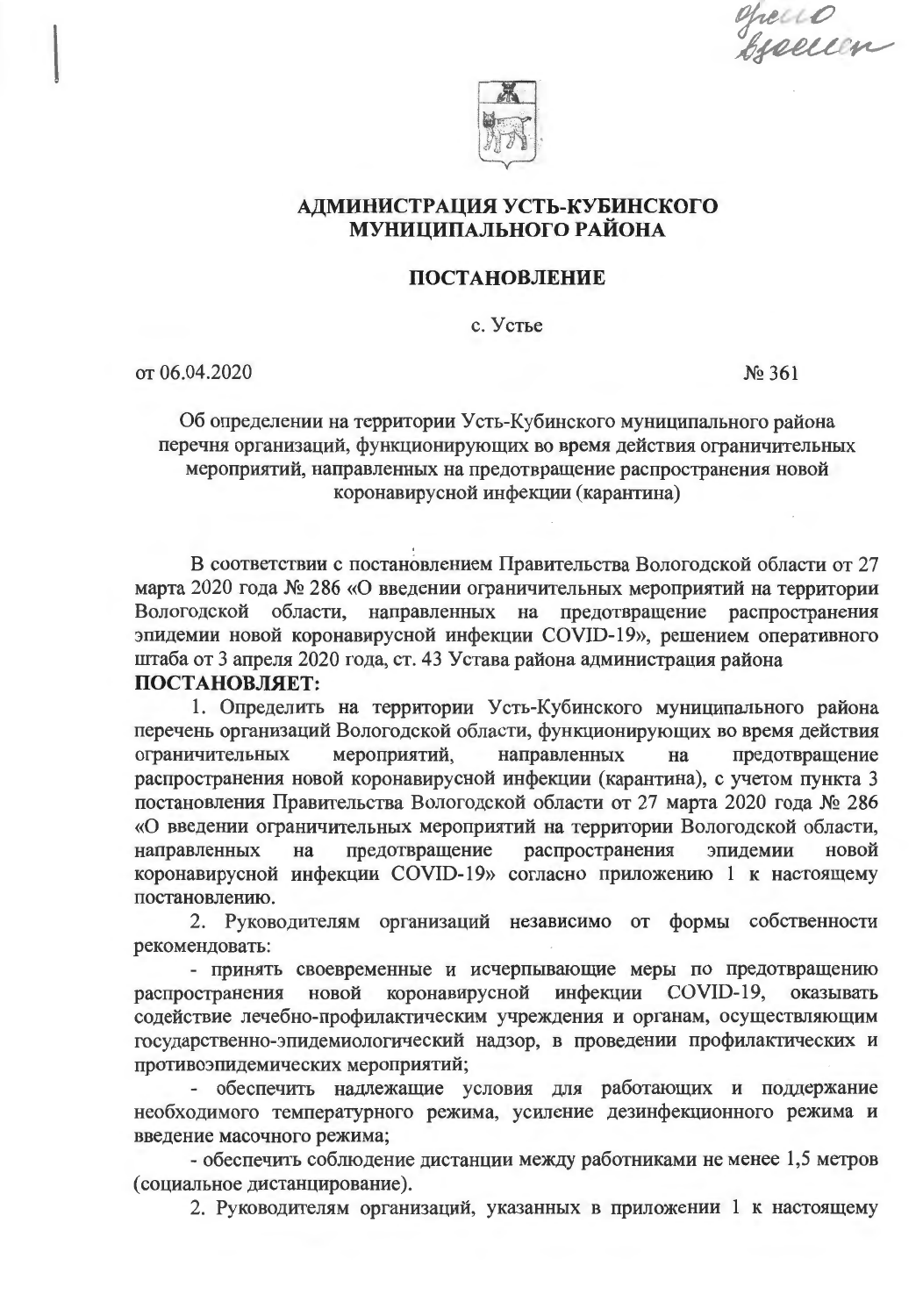постановлению, и в пункте 3 постановления Правительства Вологодской области от 27 марта 2020 года № 286 «О введении ограничительных мероприятий на области. направленных предотвращение территории Вологодской на новой коронавирусной инфекции COVID-19», распространения эпидемии определить минимальное количество сотрудников, которое необходимо для обеспечения функционирования данных организаций в период карантина, установив (при необходимости) для остальных работников дистанционный формат исполнения должностных обязанностей.

3. Установить, что пропускной режим, предусмотренный пунктом  $3^1$ постановления Правительства Вологодской области от 27 марта 2020 года № 286 «О введении ограничительных мероприятий на территории Вологодской области, предотвращение распространения эпилемии направленных на новой коронавирусной инфекции COVID-19» обеспечивается на территории Усть-Кубинского муниципального района путем:

предъявления служебного удостоверения и документа, удостоверяющего (последний фотографии в служебном  $\mathbf{B}$ случае отсутствия личность территориальных удостоверении).  $\overline{\phantom{0}}$ отношении сотрудников органов  $\mathbf{B}$ федеральных органов исполнительной власти, органов государственной власти Вологодской области, органов местного самоуправления Усть-Кубинского муниципального района и сельских поселений, входящих в его состав, обеспечивающих функционирование указанных органов;

предъявления справки, выданной руководителем организации и заверенной печатью администрации Усть-Кубинского муниципального рай она. И документа, удостоверяющего личность, - в отношении сотрудников организаций, указанных в пункте 1 настоящего постановления, и сотрудников организаций, указанных в пункте 3 постановления Правительства Вологодской области от 27 марта 2020 года № 286 «О введении ограничительных мероприятий на территории Вологодской области, направленных на предотвращение распространения эпидемии новой коронавирусной инфекции COVID-19»).

4. Организация выдачи справок в администрации района осуществляется в следующем порядке:

4.1. Организации, указанные в приложении 1 к настоящему постановлению. и организаций, указанных в пункте 3 постановления Правительства Вологодской области от 27 марта 2020 года № 286 «О введении ограничительных мероприятий территории Вологодской области, направленных на предотвращение на эпидемии новой коронавирусной инфекции COVID-19», распространения представляют в администрацию района заполненные справки по форме согласно приложению 2 к настоящему постановлению.

4.2. Администрация района в течение 1 рабочего дня с момента поступления от организации справки осуществляет ее регистрацию, заверение печатью администрации района и передачу руководителю организации.

5. Отделу развития муниципальных образований администрации района (Шарова О.Н.) разместить информацию о перечне организаций, осуществляющих на территории Усть-Кубинского муниципального района деятельность, которая не запрещена в соответствии с пунктом 3 постановления Правительства Вологодской области от 27 марта 2020 года № 286 «О введении ограничительных мероприятий на территории Вологодской области, направленных на предотвращение распространения эпидемии новой коронавирусной инфекции COVID-19», на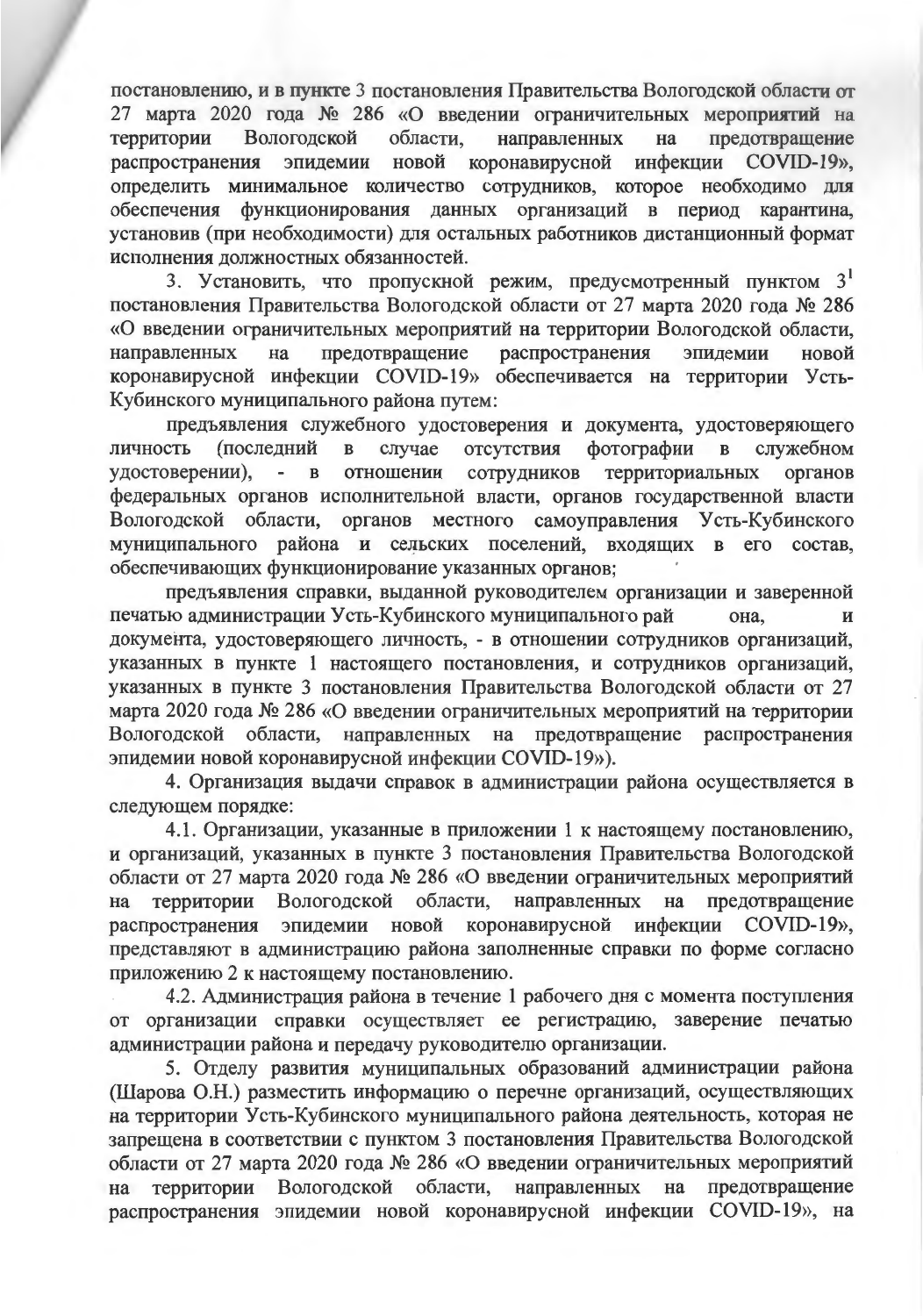администрации района информационноофициальном сайте  $\mathbf{B}$ телекоммуникационной сети «Интернет» и обеспечивать ее обновление по мере уточнения такого перечня.

6. Отделу безопасности, мобилизационной подготовки, ГО и ЧС алминистрации района (Широков А.А.):

- организовать работу по регистрации справок по форме согласно приложению 4 к настоящему постановлению;

- организовать работу по самостоятельной выдаче подведомственными муниципальными учреждениями работникам учреждений справок по форме согласно приложению 3 к настоящему постановлению.

7. Признать утратившим силу постановление администрации района от 31 марта 2020 года № 351 «Об определении на территории Усть-Кубинского муниципального района перечня организаций, функционирующих во время действия ограничительных мероприятий, направленных на предотвращение распространения новой коронавирусной инфекции (карантина)».

8. Настоящее постановление вступает в силу со дня подписания и подлежит официальному опубликованию.

Руководитель администрации района ДЛЯ ДОКУМЕНТОВ

А.О. Семичев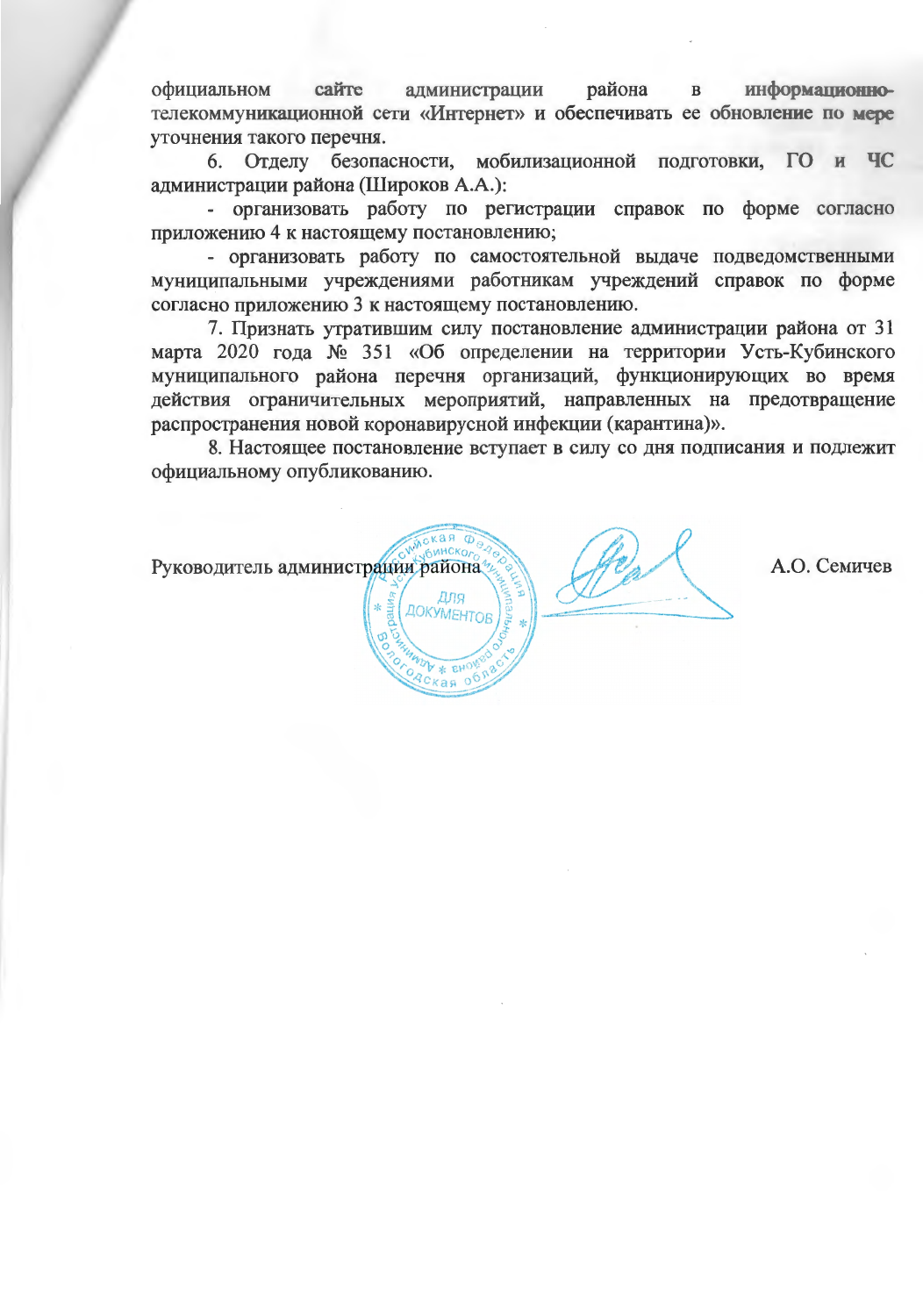Приложение 1 к постановлению администрации района от 06.04.2020 № 361

#### **ПЕРЕЧЕНЬ**

организаций, функционирующих на территории Усть-Кубинского муниципального района во время действия ограничительных мероприятий, направленных на предотвращение распространения новой коронавирусной инфекции (карантина)

1. Непрерывно действующие организации и организации жизнеобеспечения:

1.1. Пишевая и перерабатывающая промышленность:

- СППК «Возрождение»;

- ИП Глава КФХ «Трифанова В.Г.;

- ИП Фомичева М.С..

1.2. Сфера жилищно-коммунального хозяйства:

 $-000$  «BTK»;

- Усть-Кубинский ремонтно-эксплуатационный участок АО «Газпром газораспределение Вологда»;

- ООО «Жилсервис»;

- ТСЖ Усть-Кубена;

 $-$  OOO «CCK»;

- Усть-Кубенский РЭС Производственное отделение « Вологодские электрические сети» Филиала ПАО «МРСК Северо-Запада» «Вологдаэнерго»;

- Акционерное общество «Вологодская Областная Энергетическая Компания» электросетевой участок «Устье»;

- ООО «Жилкомсервис»;

- МП Усть-Кубинского муниципального района «Коммунальные системы»;

- ООО «Водопровод Устье»;

- ИП Харчистов Е.И.;

- ООО «Стройкомсервис».

1.3. Услуги пассажирских перевозок и такси:

- МУ «Усть-Кубинское АТП»

- ИП Латкин А.М.

1.4. Организации и индивидуальные предприниматели, занимающиеся развозной торговлей в части реализации продовольственных товаров и реализации непродовольственных товаров первой необходимости в отдаленные населенные пункты Усть-Кубинского муниципального района, зарегистрированные на территории Усть-Кубинского муниципального района:

- ИП Фомичева М.С.;

- ПО «Кубенаторг»;

- ООО «Заозерье».

1.5. Иные непрерывно действующие организации:

- Отделение полиции по оперативному обслуживанию территории Усть-Кубинского муниципального района МО МВД России «Сокольский»

- 18 пожарно-спасательная часть по охране с. Устье ФГКУ «3 отряд федеральной противопожарной службы по Вологодской области»;

- Прокуратура Усть-Кубинского района;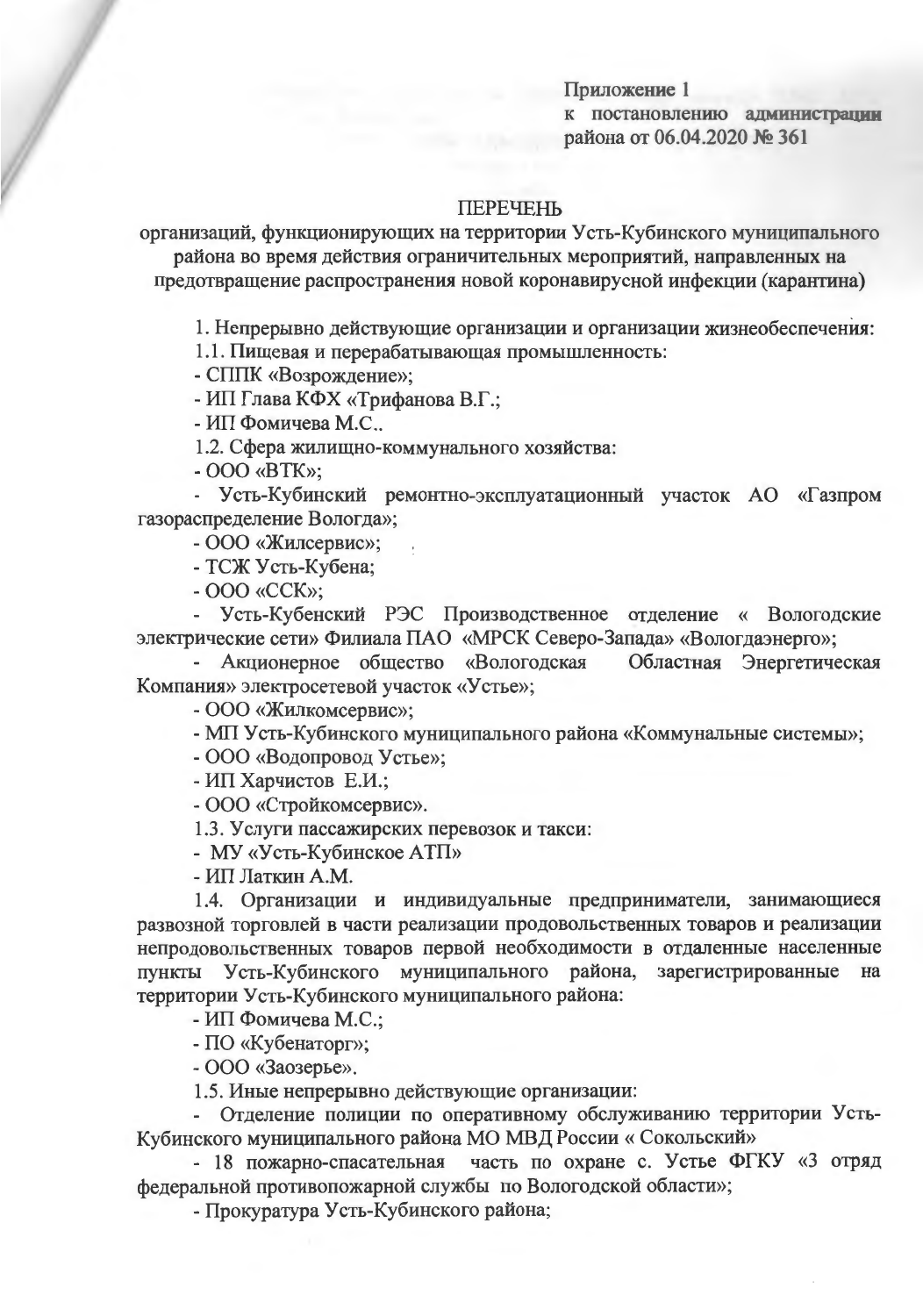- Усть-Кубинское инспекторское отделение ФКУ «Центр ГИМС МЧС России по Вологодской области»;

- МУ Усть-Кубинского района «Аварийно-спасательная служба»;

- МУ «Центр физической культуры и спорта»;

- МУ «Центр МТО учреждений района»;

- МУ «Центр обеспечения учреждений образования»;

- МБУ «МФЦ Усть-Кубинского района»;

- КУ ВО «Центр занятости населения Вологодской области»;

- МКУ «Централизованная бухгалтерия Усть-Кубинского района»;

- ГКУ ВО "Областное казначейство»:

- ООО Охранное предприятие «Бастион-1»;

Местная православная религиозная организация Приход Храма Воскресения Христова Русской Православной Церкви (Московский Патриархат);

- Местная православная религиозная организация приход храма Святителя Афанасия Великого Вологодской епархии Русской Православной церкви Московский патриархат д. Чирково.

2. Медицинские и аптечные организации:

- БУЗ ВО «Усть-Кубинская ЦРБ»;

- ГПВО «ГПТП «Фармация»;

- ООО «Аптека на Красной»;

- ООО «Стомамед»;

- ООО «Стоматологическая клиника «Дента Люкс»;

- ООО «Чайка-Дент».

3. Организации розничной торговли в части реализации продовольственных товаров и реализации непродовольственных товаров первой необходимости:

3.1. Розничная торговля:

- ПО «Кубенаторг»;

- ООО «Заозерье»;

- АО «Дикси-юг»;

- ООО «Агроторг»;

- АО «Тандер» Вологодский;

- ООО «Юбилей»;

- ИП Григорьев А.Г.;

- ИП Фомичева М.С.;

- ИП Вострякова Т.Л.;

- ИП Лебедев А.В.;

- ИП Дудова Т.В.;

- ИП Чижикова Т.В.;

- ООО «Джаз»;

- ООО «Вологодский хлебокомбинат»;

- ИП Селин В.М.;

- ИП Иванов Л.Г.:

- ИП Сидоров А.В.;

- ИП Сидоров В.В.;

- ИП Ганичева Т.П.;

- ИП Молчанова Е.Л.;

- ИП Клюшин Н.А.;

- ООО «Печатный двор»;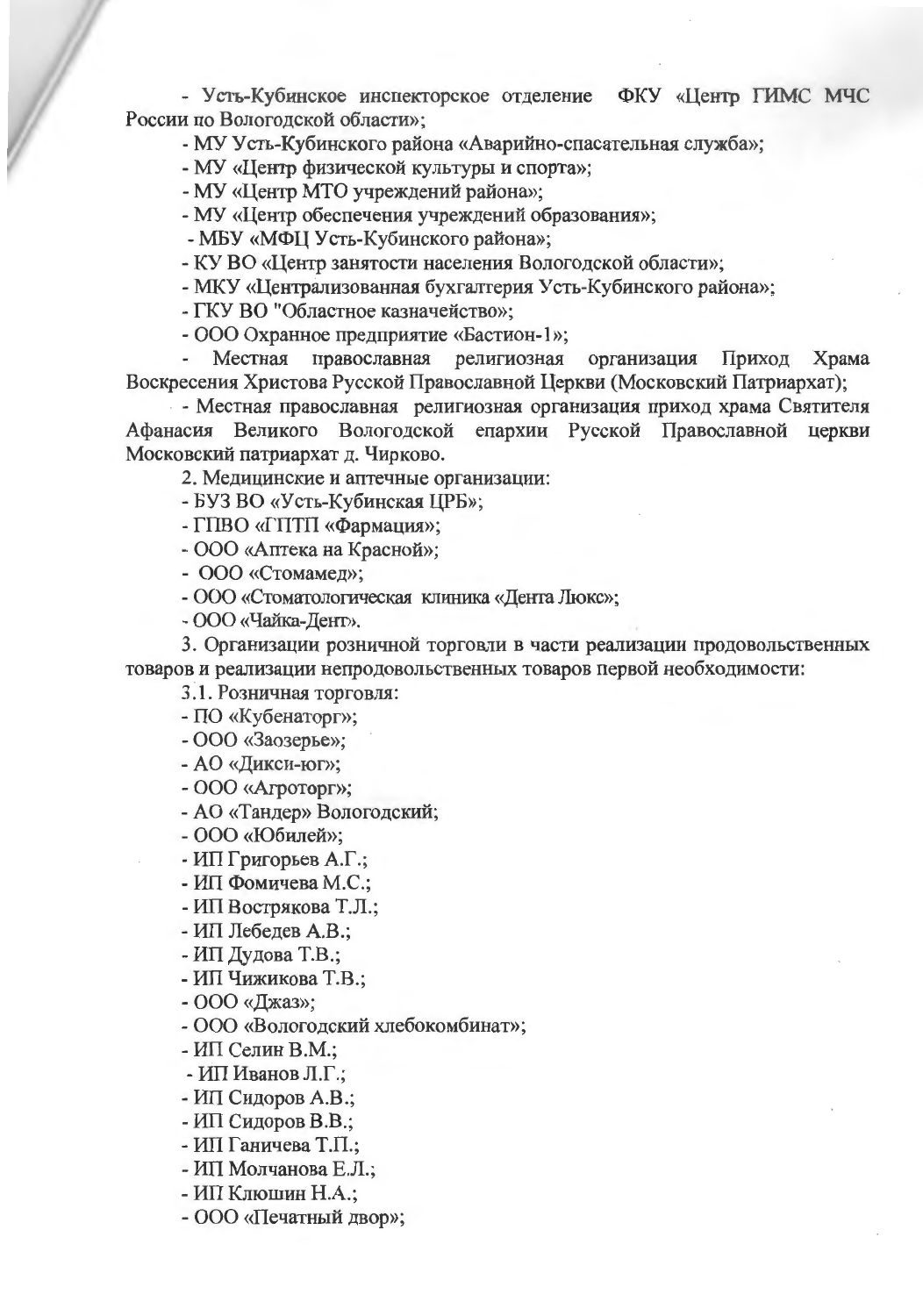- ИП Киселева Л.С.:

- ИП Горбунов А.Ю.;

- ИП Григорьев М.И.;

- ИП Кириллова Ю.Н.;

- ИП Майоров А.М.;

- ООО «Вариант»;

- ИП Блискунов Ф.М.;

- ООО «Интро-Сервис»;

- ООО «Минерал Групп»;

- ИП Ельфин В.В..

3.2. Ритуальные услуги и товары:

 $-$ ООО «Заозерье».

3.3. A<sub>3</sub>C

- OOO «Pecypc-B»;

- ООО «Транзит».

4. Банки в части совершения банковских операций:

- ПАО «Сбербанк» дополнительный офис № 8638.

5. Организации, осуществляющие деятельность в сфере дорожного хозяйства, в том числе осуществляющих деятельность по строительству дорог, мостов:

- ООО «Дорстрой»;

- ИП Долганов А.Н.:

- «Вологодавтодор» Усть-Кубинский участок Сокольского ДРСУ;

- Казенное учреждение Вологодской области «Управление автомобильных дорог Вологодской области».

6. Организации сельского хозяйства, а также организации, обеспечивающие семенами, минеральными удобрениями, средствами защиты и прочими ресурсами, необходимыми для посевной кампании:

- OOO «ЗАРЯ»;

- ООО «Усть-Кубинский свинокомплекс»;

- СПКСК «Взаимный кредит»;

- Отделение Устье ОАО «Вологодский картофель;

- ИП Глава КФХ Хрусталева А.Ю.;

- ИП Глава КФХ Варганова Н.А.;

- ИП Глава КФХ Плешков А.Ю.;

- ИП Карелин С.А.;

- ИП Аверьянов В.В.

7. Организации, обеспечивающие производство и выпуск средств массовой информации, социальной рекламы:

- АНО «Редакция Усть-Кубинской газеты «Северная новь».

8. Ветеринарные клиники в части оказания неотложных услуг и организации, осуществляющие мероприятия по обращению с животными без владельцев:

-Филиал БУВ ВО «Сокольская РАЙСББЖ» «Усть-Кубинская районная станция по борьбе с болезнями животных»;

- ИП Груничева О.Л.

9. Организации сферы связи и телекоммуникаций, в том числе операторов связи и организации IT-технологий, обеспечивающих бесперебойную работу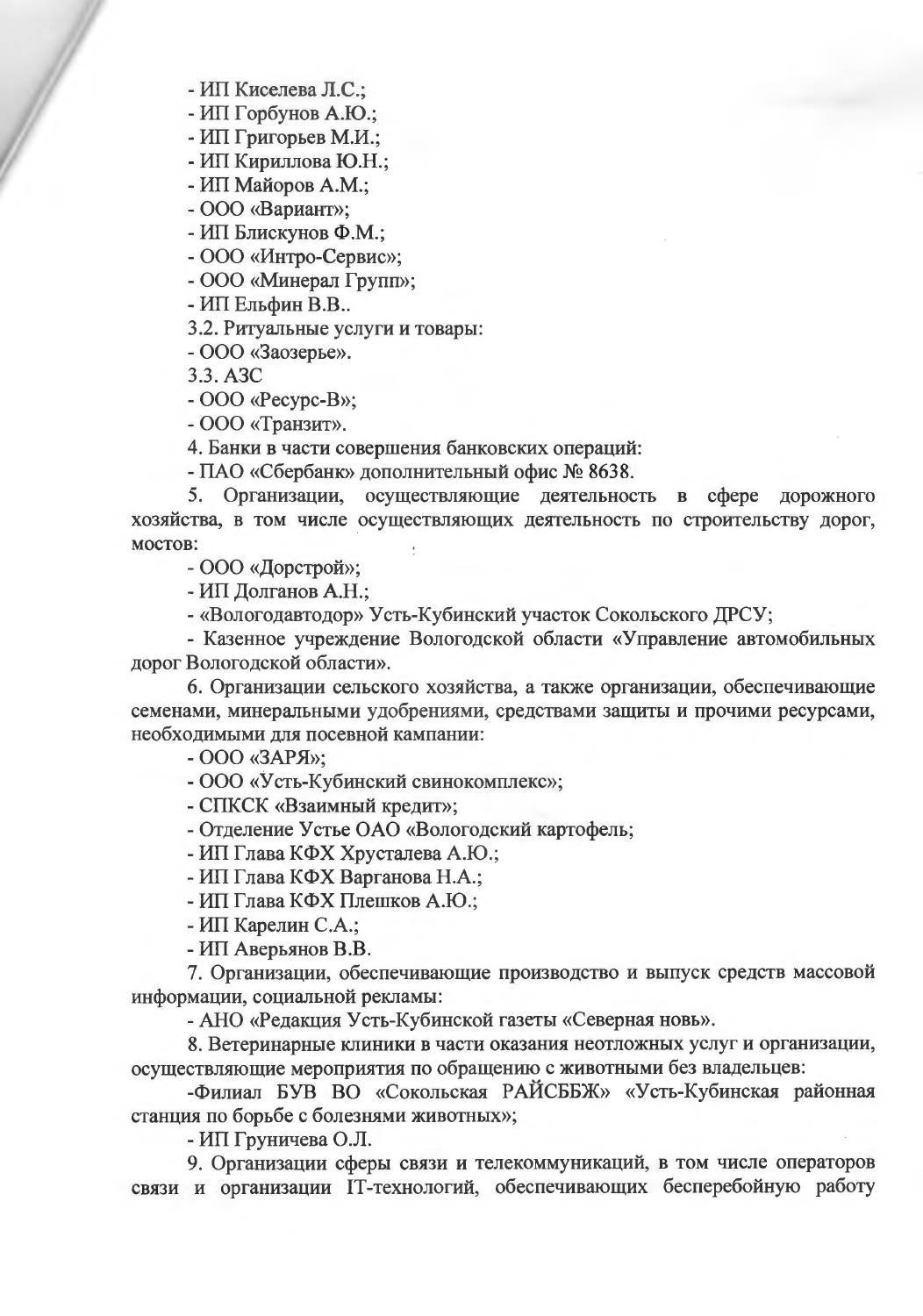телекоммуникационных систем и программного оборудования для организаций, входящих в данный перечень:

- Вологодский филиал ПАО «Ростелеком»;

- Сокольский почтамт УФПС Вологодской области.

10. Строительные и проектные организации, осуществляющие деятельность строительству строительству зданий. инженерных сооружений,  $\Pi$ <sup>O</sup> осуществляющие строительные специализированные работы, осуществляющие деятельность в области архитектуры и инженерно-технического проектирования, технических испытаний, исследований и анализа, деятельность заказчиказастройщика, генерального подрядчика, а также организации промышленности и производства строительных материалов:

- ООО «Земельно-проектное бюро».

11. Организации общественного питания, в которых организовано на вынос без посещения гражданами помещений обслуживание таких предприятий:

- ИП Фомичева М.С.;

- ИП Баранова Ю.М.;

- ООО «У Михальгча»:

- ИП Зарубин Е.А.;

- ИП Эльперин А.Я.

12. Организации. **КОТОРЫХ** организована  $\, {\bf B}$ продажа и доставка непродовольственных товаров дистанционным способом:

- ИП Кузнецова Ж.В.;

- ИП Ковалева Н.С.:

- ИП Михайлов А.Ю.:

- ИП Бессмертная Н.В.;

- ИП Чокутаева Т.А.;

- ИП Левичева Н.В.;

- ИП Павлов А.А.

13. Организации лесного хозяйства:

- Усть-Кубинский лесхоз - филиал САУ лесного хозяйства ВО «Вологдалесхоз;

- Усть-Кубинский территориальный отдел - государственного лесничества Департамента лесного комплекса Вологодской области;

- ООО «ЯРД»:

- ООО «Зубр»;

- ООО «Технолес»;

- ООО «Хольцпрофиль»;

- ООО «Устьедрев»;

- ИП Вячеславов А.Г.:

- ИП Карамов А.С.;

- ООО «ТриА»:

- ООО «СКБ-лес»:

- ООО «У-Упак».

14. Страховые организации, в части реализации Федерального закона от 25 апреля 2002 года № 40-ФЗ «Об обязательном страховании гражданской ответственности владельцев транспортных средств, а также реализации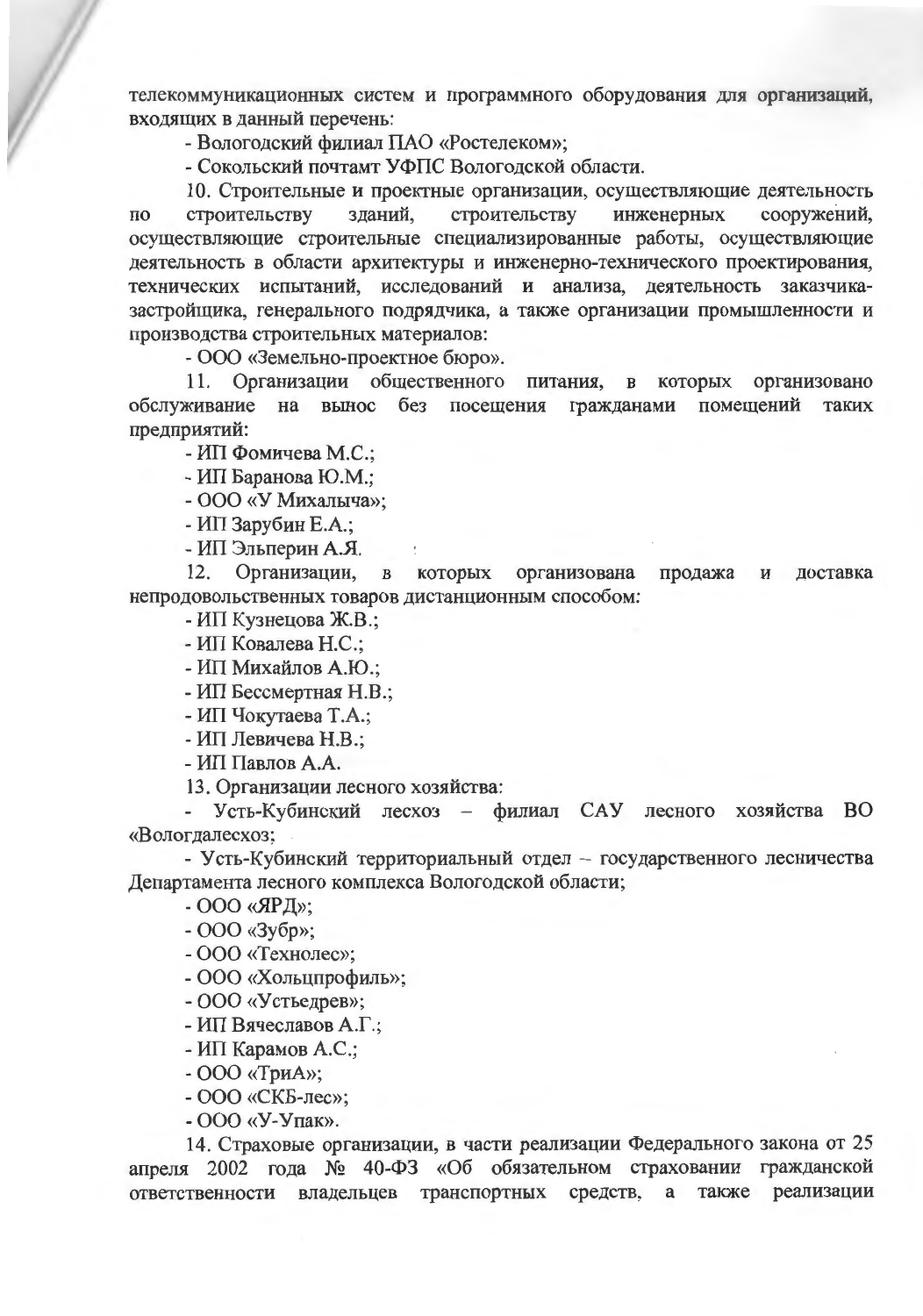обязательств в связи с наступлением страховых случаев по заключению договоров страхования:

- Филиал ПАО СК «Росгосстрах» в ВО СО с. Устье;

- AO «COFA3»;

- СПАО «Ингосстрах».

Образовательные образовательные 15. организации. реализующие программы посредством дистанционного обучения:

- МАОУ «Усть-Кубинский центр образования»;

- МБУ «Первомайская основная общеобразовательная школа»;

- МОУ «Уфтюжская основная общеобразовательная школа»:

- МОУ «Авксентевская основная общеобразовательная школа».

16. Дошкольные образовательные организации, в которых организована работа дежурной группы:

- МАОУ «Усть-Кубинский центр образования (дежурные группы с дневным пребыванием детей дошкольного возраста по адресам ведения деятельности с. Устье, ул. Мира, д.2, и ул. Коммунаров, д.19).

17. Организации социального обслуживания:

- БУ СО ВО «КЦСОН Усть-Кубинского района»;

- Филиал по Усть-Кубинскому району КУ ВО «Центр соцвыплат».

18. Организации, осуществляющие сервисное обслуживание, ремонт и поставку запчастей для организаций, входящих в данный перечень:

- ИП Ганичев В.Л.:

- ИП Добряков А.Н.:

- ИП Петухов А.Л.

19. Организации, обеспечивающие грузоперевозки, предоставляющие логистические услуги, услуги доставки, курьерские службы и проводящие погрузочно-разгрузочные работы для организаций, входящих в данный перечень:

- ИП Зарубин А.В.

20. Иные организации, осуществляющие работу дистанционно  $\mathbf c$ сохранением режима самоизоляции работников:

- ИП Волкова М.С.

21. Организации, производящие продукцию медицинского назначения, комплектующие и ингредиенты к ним.

22. Организации, обеспечивающие выпуск продукции для дезинфекции и составляющие данной продукции.

23. Организации оптовой торговли в части снабжения организаций торговли и общественного питания, указанных в данном перечне.

24. Организации, выполняющие неотложные работы  $\bf{B}$ **VCЛOВИЯХ** чрезвычайных ситуаций и (или) при возникновении угрозы распространения заболевания, представляющего опасность для окружающих, в иных случаях, ставящих под угрозу жизнь, здоровье или нормальные жизненные условия.

25. Организации, осуществляющие неотложные ремонтные работы.

26. Нотариальные конторы, включенные Нотариальной палатой Вологодской области в перечень нотариальных контор, осуществляющих свою деятельность в качестве «дежурных нотариальных контор»

27. Адвокатские образования в части обеспечения участия адвокатов по уголовным, гражданским и административным делам в судах, органах власти и правоохранительных органах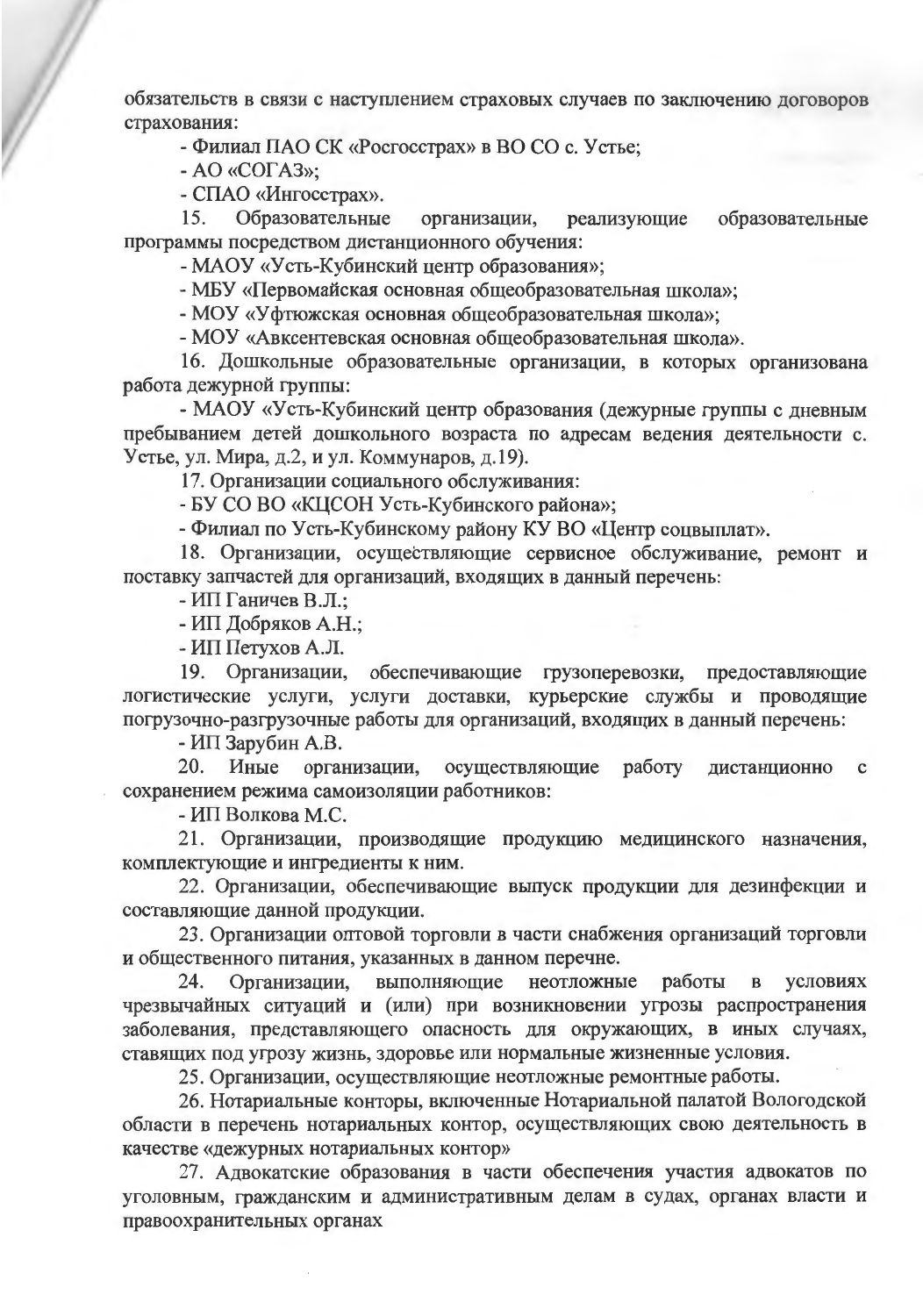28. обеспечивающих Организации машиностроения, деятельность организаций, входящих в данный перечень.

29. Организации, обеспечивающие деятельность волонтеров, привлекаемые к работам по обеспечению предотвращения распространения эпидемии новой коронавирусной инфекции COVID-19.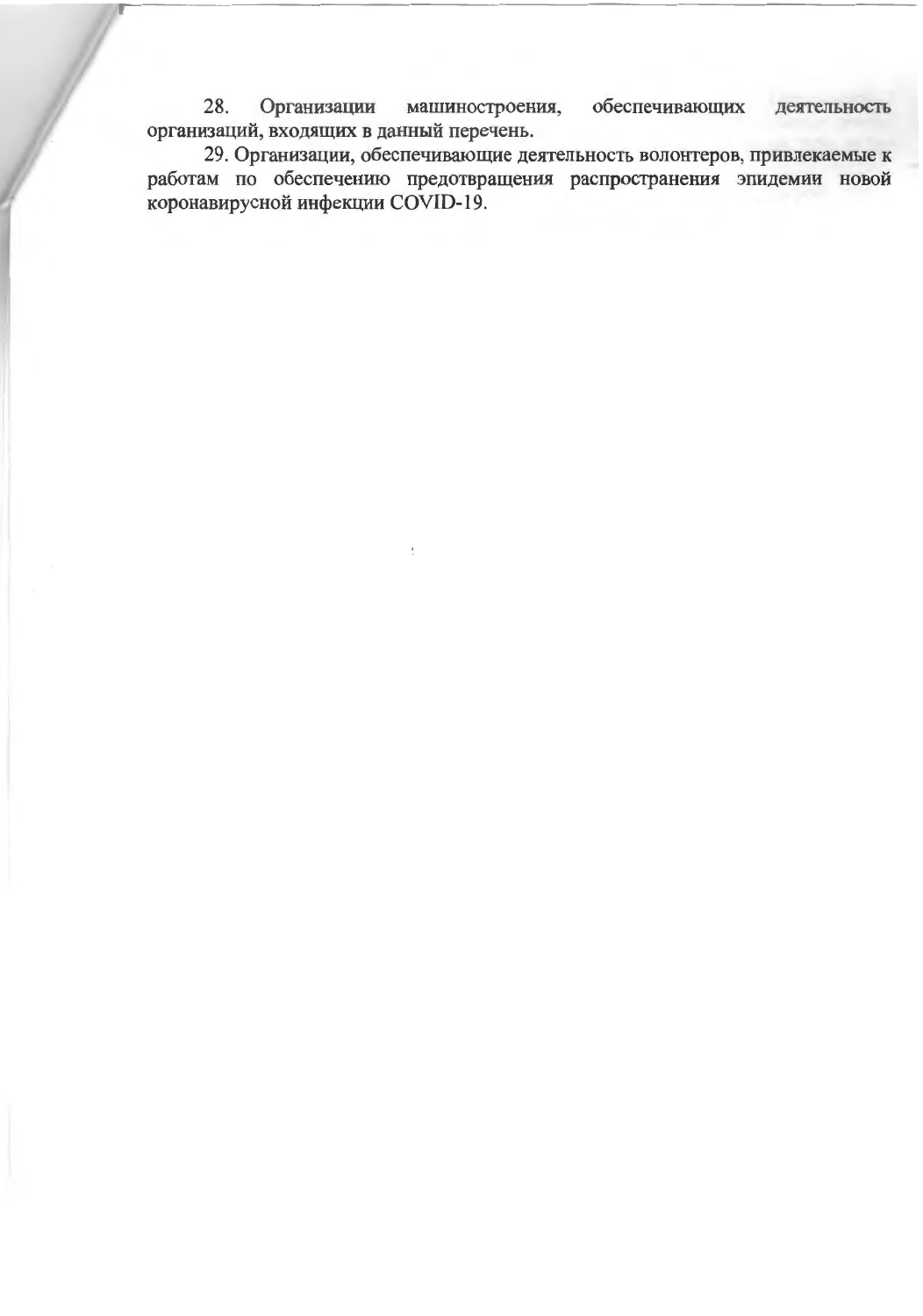Приложение 2 к постановлению администрации района от 06.04.2020 № 361

Форма справки для работников организаций, указанных в приложении 1 к настоящему постановлению, и организаций, указанных в пункте 3 постановления Правительства Вологодской области от 27 марта 2020 гола № 286

#### Справка

| 1. Настоящая справка выдана       |                              |
|-----------------------------------|------------------------------|
|                                   | (ФИО сотрудника организации) |
| и подтверждает, что он работает в |                              |
|                                   | (наименование организации)   |

в должности

2. Организация в ключена в

перечень организаций.

(наименование организации)

деятельность которых не запрещена на основании пункта 3 постановления Правительства области от 27 марта 2020 года № 286 «О введении ограничительных территории Вологодской области, направленных мероприятий на на предотвращение распространения эпидемии новой коронавирусной инфекции COVID-19», осуществляющих свою деятельность на территории Усть-Кубинского муниципального района.

Справка действительна при предъявлении документа, удостоверяющего личность.

Руководитель организации

(Фамилия Имя Отчество)

МП (при наличии)

МП администрации района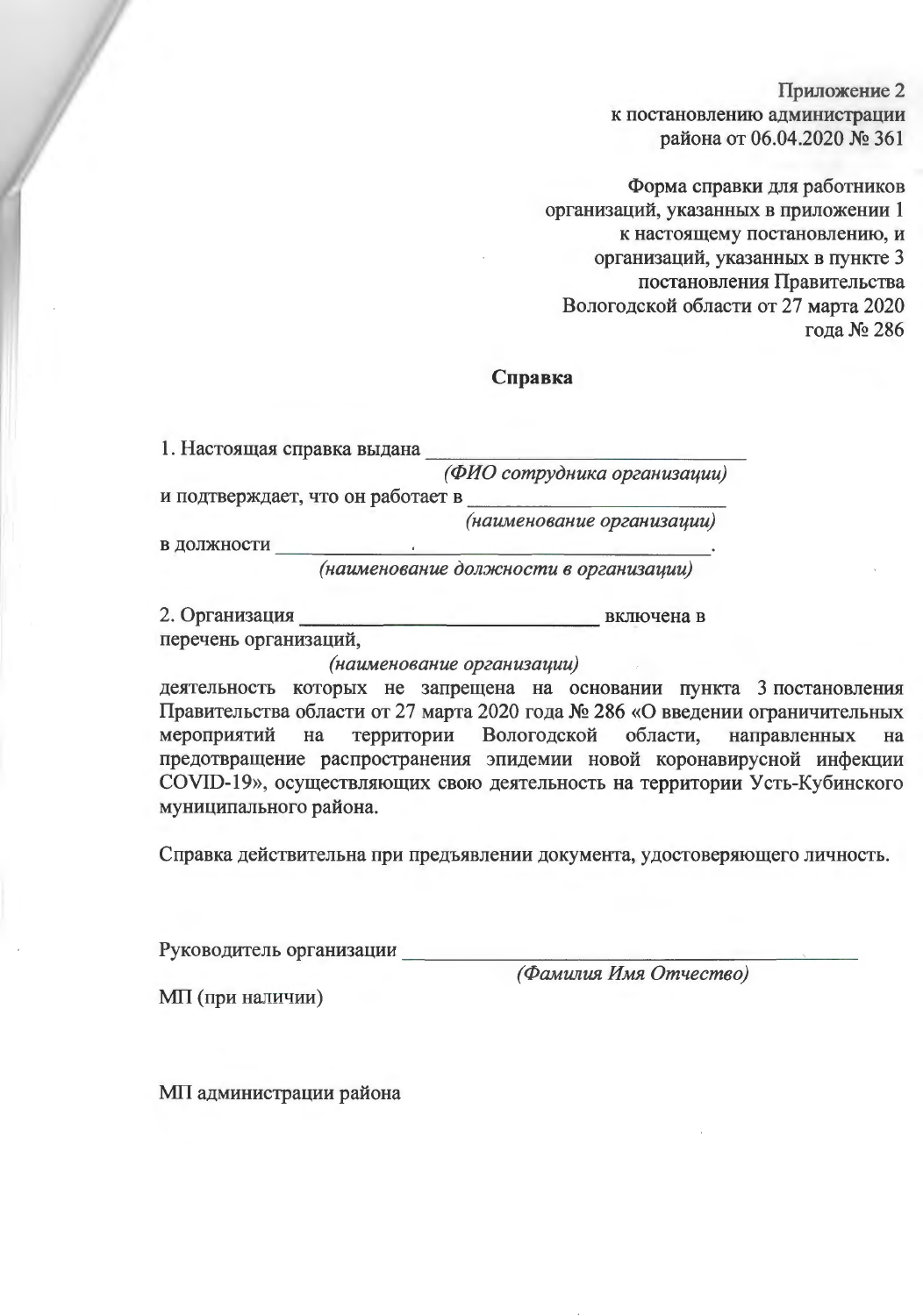Приложение 3 к постановлению администрации района от 06.04.2020 № 361

Форма справки для работников муниципальных учреждений

## Справка

1. Настоящая справка выдана

(ФИО сотрудника учреждения)

и подтверждает, что он работает в

(наименование учреждения)

в должности

(наименование должности в учреждении)

2. Учреждение включено в перечень организаций, (наименование учреждения)

деятельность которых не запрещена на основании пункта 3 постановления Правительства области от 27 марта 2020 года № 286 «О введении ограничительных территории Вологодской области. направленных мероприятий на на предотвращение распространения эпидемии новой коронавирусной инфекции COVID-19», осуществляющих свою деятельность на территории Усть-Кубинского муниципального района.

Справка действительна при предъявлении документа, удостоверяющего личность.

Руководитель учреждения

(Фамилия Имя Отчество)

**MIT**